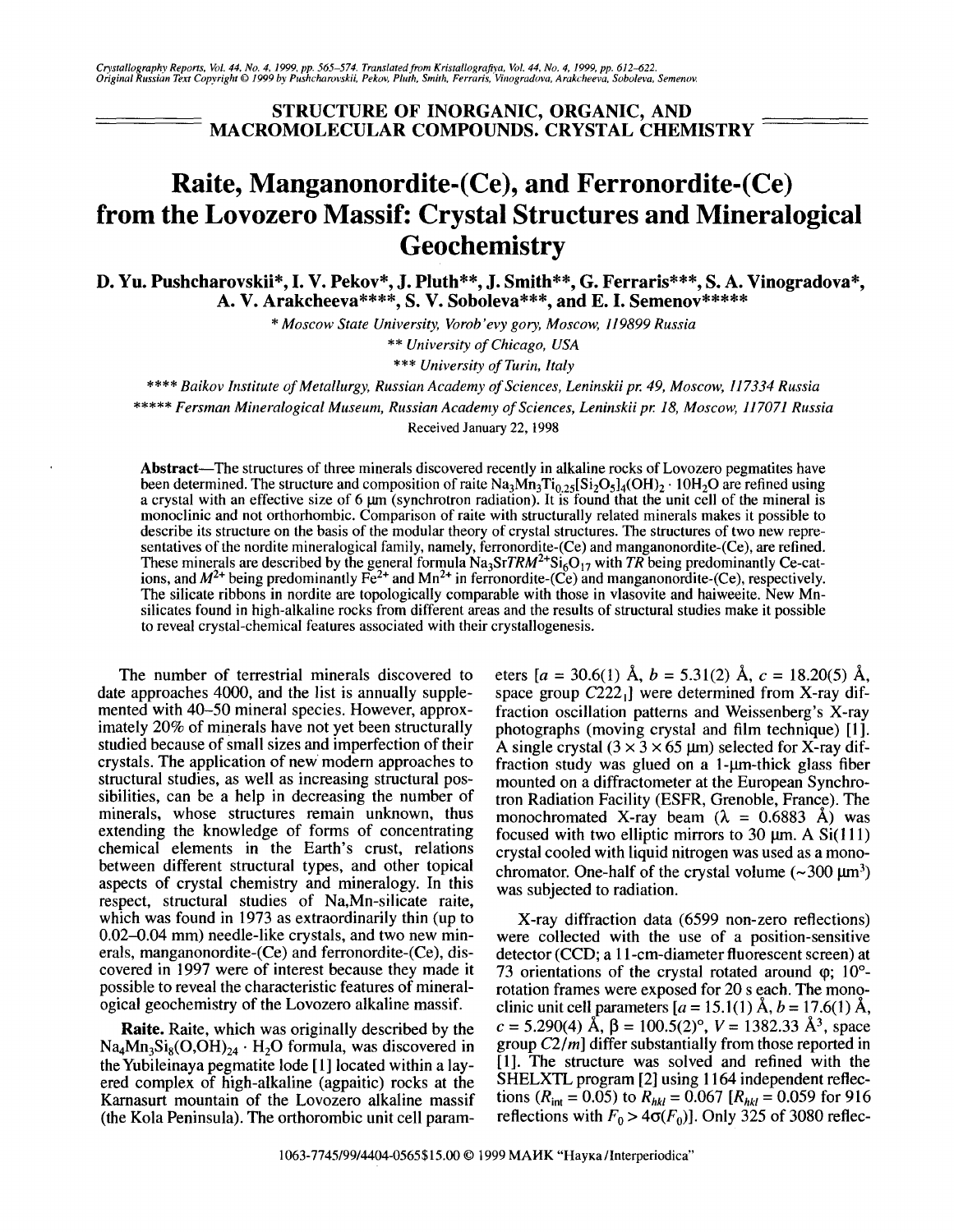Atom  $x/a$   $y/b$   $c/z$   $U_{ea}$ ,  $\lambda^2$  $\text{Mn}(1)$  0.0 0.0 0.0 0.013(1)  $Mn(2)$  0.5 0.40289(8) 0.5 0.017(1) Na(1)  $\begin{array}{|c|c|c|c|c|c|c|c|} \hline 0.5 & 0.2997(2) & 0.0 & 0.019(2) \hline \end{array}$ Na(2)  $\begin{array}{|l|l|} 0.5 & 0.0 & 0.0 & 0.040(3) \end{array}$ Ti\* | 0.5 |  $0.204(1)$  | 0.5 |  $0.025(8)$  $\text{Si}(1)$   $\big|$  0.3121(1)  $\big|$  0.41406(9) 0.0569(5)  $\big|$  0.010(1)  $\text{Si}(2)$  | 0.3052(1) 0.32828(9) 0.5497(5) | 0.011(1)  $O(1)$  0.4198(3) 0.4133(2) 0.118(1) 0.016(2)  $O(2)$   $\bigcup$  0.0882(3)  $\big|$  0.1816(3)  $\big|$  0.408(1)  $\big|$  0.021(2)  $O(3)$   $\begin{array}{ccc} 0.25 \\ 0.25 \end{array}$   $\begin{array}{ccc} 0.5 \\ 0.028(3) \end{array}$  $O(4)$ <sup>\*\*</sup>  $[0.0678(5) | 0.0$   $[0.361(2) | 0.020(3)$  $O(5)$   $\bigcup$  0.2718(4)  $\big| 0.5$   $\big| 0.006(2) \big| 0.012(3)$  $O(6)$   $\big| 0.2295(3) | 0.1328(3) | 0.204(1) | 0.013(2)$  $O(7)$  0.2686(3) 0.3802(3) 0.294(1) 0.014(2)  $O(8)$ \*\*\* | 0.4018(6) | 0.0<br> | 0.304(2) | 0.042(4)  $O(9)$ \*\*\* | 0.0720(5) | 0.3992(4) | 0.271(2) | 0.054(3)  $O(10)$ \*\*\* 0.4176(6)  $\vert 0.2096(4) \vert 0.201(2) \vert 0.062(4)$ 

| Table 1. Coordinates and thermal parameters of the basis a |  |
|------------------------------------------------------------|--|
| oms in the structure of raite                              |  |

| Table 1. Coordinates and thermal parameters of the basis at- $\Gamma$ able 2. Interatomic distances ( $\AA$ ) in the structure of raite |  |
|-----------------------------------------------------------------------------------------------------------------------------------------|--|
|-----------------------------------------------------------------------------------------------------------------------------------------|--|

| Mn(1) octahedron |                         | Mn(2) octahedron   |                         |  |  |  |  |  |  |
|------------------|-------------------------|--------------------|-------------------------|--|--|--|--|--|--|
| $Mn(1)-O(4)$     | $2.00(1) \times 4$      | $Mn(2)-O(2)$       | $2.11(1) \times 2$      |  |  |  |  |  |  |
| O(1)             | $2.112(9) \times 2$     | O(1)               | $2.164(8) \times 2$     |  |  |  |  |  |  |
|                  |                         | O(4)               | $2.186(8) \times 2$     |  |  |  |  |  |  |
|                  | Na(1) octahedron        |                    | Na(2) octahedron        |  |  |  |  |  |  |
| $Na(1)-O(2)$     | $2.342(9) \times 2$     | $Na(2) - O(8)$     | $2.38(1) \times 2$      |  |  |  |  |  |  |
| O(10)            | $2.38(1) \times 2$      | O(9)               | $2.41(1) \times 4$      |  |  |  |  |  |  |
| O(1)             | $2.48(1) \times 2$      |                    |                         |  |  |  |  |  |  |
|                  |                         | Ti octahedron      |                         |  |  |  |  |  |  |
| $Ti-O(10)$       |                         | $1.83(1) \times 2$ |                         |  |  |  |  |  |  |
| O(9)             |                         | $2.53(2) \times 2$ |                         |  |  |  |  |  |  |
| O(2)             |                         | $2.51(2) \times 2$ |                         |  |  |  |  |  |  |
|                  | Si(1) tetrahedron       | Si(2) tetrahedron  |                         |  |  |  |  |  |  |
| $Si(1) - O(1)$   | 1.60(1)                 | $Si(2) - O(2)$     | 1.59(1)                 |  |  |  |  |  |  |
| O(7)             | 1.628(7)                | O(3)               | 1.607(7)                |  |  |  |  |  |  |
| O(1)             | 1.631(7)                | O(6)               | 1.642(7)                |  |  |  |  |  |  |
| O(1)             | 1.634(9)                | O(7)               | 1.645(7)                |  |  |  |  |  |  |
|                  | $\langle 1.623 \rangle$ |                    | $\langle 1.621 \rangle$ |  |  |  |  |  |  |
| $O(1) - O(7)$    | 2.531(5)                | $O(2) - O(3)$      | 2.767(4)                |  |  |  |  |  |  |
| O(6)             | 2.939(5)                | O(6)               | 2.540(5)                |  |  |  |  |  |  |
| O(5)             | 2.770(6)                | O(7)               | 2.890(5)                |  |  |  |  |  |  |
| $O(7)-O(6)$      | 2.640(1)                | $O(3)-O(6)$        | 2.609(4)                |  |  |  |  |  |  |
| O(5)             | 2.600(7)                | O(7)               | 2.553(4)                |  |  |  |  |  |  |
| $O(6)-O(5)$      | 2.587(6)                | $O(7)-O(6)$        | 2.640(1)                |  |  |  |  |  |  |
|                  | $\langle 2.678 \rangle$ |                    | $\langle 2.666 \rangle$ |  |  |  |  |  |  |
|                  |                         |                    |                         |  |  |  |  |  |  |

\* The occupancy factor of the Ti position is 0.125(4). \*\*OH.

 $*** H<sub>2</sub>O$ .

tions forbidden according to the C centering had small intensities with  $I \geq 1$   $\sigma(I)$ . However, the refinement in space group *P2/m* confirmed the model based on the C-centered cell.

The composition of raite crystals was confirmed by the results of qualitative electron microprobe analysis (Cameca SX-50), which revealed the presence of Mn, Na, Si, and a small amount of Ti. The maximum of the electron density observed at the final stage of the refinement was identified with a partial occupancy  $(-12\%)$  of the Ti sites. Calculations of the balance of bond valences around the anions made it possible to distinguish O, OH, and  $H_2O$  among the sites of O atoms. As a result, the chemical formula of raite was found to be  $Na<sub>3</sub>Mn<sub>3</sub>Ti<sub>0.25</sub>[Si<sub>2</sub>O<sub>5</sub>]<sub>4</sub>(OH)<sub>2</sub> \cdot 10H<sub>2</sub>O (Z = 2, F(000) =$ 974,  $\rho_{\text{calcd}} = 2.39 \text{ g/cm}^3$ ,  $\rho_{\text{exp}} = 2.39(2) \text{ g/cm}^3$ ). The final difference Fourier synthesis contained no noticeable maxima:  $\Delta \rho_{\text{max}} = 0.98 \ e/\text{\AA}^3$  and  $\Delta \rho_{\text{min}} = -0.82 \ e/\text{\AA}^3$ . The structural model was tested using the MISSYM program [3], which did not reveal pseudosymmetry elements.

The atomic coordinates and interatomic distances are given in Tables 1 and 2, respectively. Calculations of the theoretical X-ray diffraction pattern [4] demonstrated that it is in complete agreement with the X-ray powder data [1]. Below are given the values  $d_{\text{exp}}$ ,  $d_{\text{cal}}$ ;  $I_{\text{exp}}$ , and  $I_{\text{calo}}$ , respectively, for five strongest reflections: (1) 11.4, 11.35, 10, and 100; (2) 4.5, 4.48, 8, and 12; (3) 3.8, 3.79 + 3.78, 6, and 8; (4) 2.939, 2.928, 10, and 10; and (5) 2.65, 2.632, 10, and 17.

The most distinguishing feature of the structure is the presence of the silicon-oxygen layers  $[Si_2O_5]$ (Fig. 1). The orientations of the  $[SiO<sub>4</sub>]$  tetrahedra change every two chains, which are parallel to [001]. Analogous (Si,O) layers are observed in the structures of palygorskite  $Mg_S[Si_2O_5]_4(OH)$ ,  $8H_2O$  [5] and vofortierite Mn<sub>s</sub>[Si<sub>2</sub>O<sub>s</sub>]<sub>4</sub>(OH)<sub>2</sub> · 8H<sub>2</sub>O [6]. Octahedral ribbons, which are parallel to [001] and consist of alternating units of two  $Mn(2)$  octahedra and three Na(1)- $Mn(1)$ -Na(1) octahedra, are located between terminal vertices of Si tetrahedra facing each other (Fig. 2). These octahedral ribbons (Fig.  $\bar{3}$ ) can be considered as relics of micaceous octahedral layers. According to [7],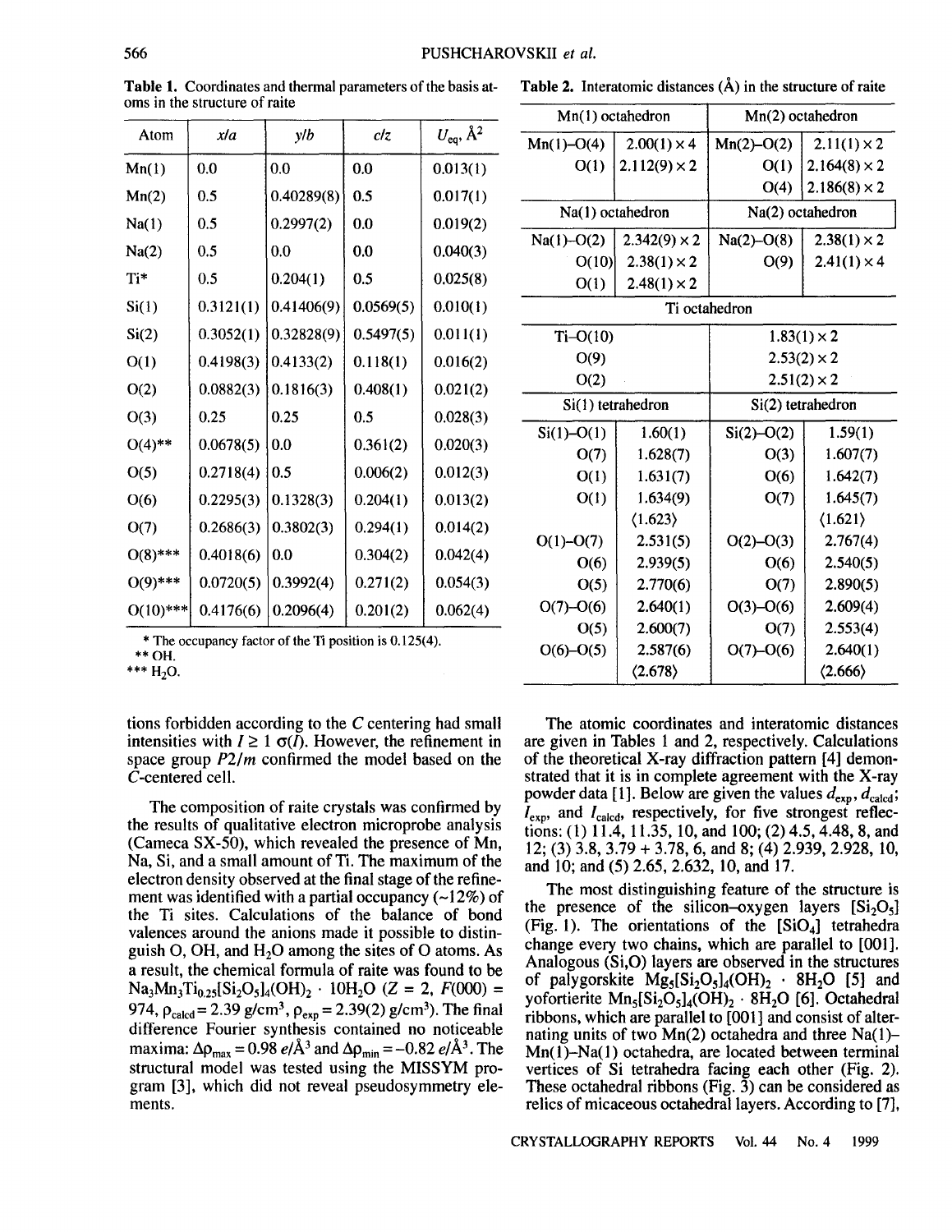"biopyriboles"). In the  $P_P S_S$  symbol, *P* and *S* denote the

these layers are broken into ribbons if the size of octahedral complexes is substantially larger than that of tetrahedral complexes. The incorporation of bulky  $[Na(1)(O,OH,H<sub>2</sub>O)<sub>6</sub>]$  octahedra into octahedral ribbons leads to an increase in the size inconsistency. As a result, not only octahedral layers are broken, but tetrahedral (Si,O) layers are bent as well.

The structure of intersillite  $(Na,K)Mn(Ti,Nb)Na_5(O,OH)(OH)_2[Si_{10}O_{23}(O,OH)_2]$ . 4H<sub>2</sub>O contains Na octahedra as elements of octahedral ribbons contacting with (Si,O) layers [8]. However, in the latter case, nature finds another way for decreasing the strain of this contact by forming topologically different inverse (Si,O) layers from eight-membered, sixmembered, and five-membered rings. Another Na,Mnsilicate, varennesite  $\text{Na}_8\text{Mn}_2[\text{Si}_{10}\text{O}_{25}](\text{OH}, \text{Cl})_2 \cdot 12\text{H}_2\text{O}$ [9], is all the more similar in composition to raite. The tetrahedral networks in this mineral involve ten-membered, six-membered, and four-membered rings; in this case, the inversion of the orientation of the Si tetrahedra is observed in the six-membered rings linked in pairs.

Comparison of the tetrahedral layers in the structurally studied Na,Mn-silicates (varennesite, intersillite, and raite) confirmed the conclusion [7] that the configuration of (Si,O) networks is governed by the radius of octahedrally coordinated cations  $(r_M)$  and by the ratio between octahedrally and tetrahedrally coordinated cations  $(n_M/n_t)$ . The values of  $r_M$  are 1, 0.945, and 0.915 and the values of  $n_M/n$ , are 1, 0.80, and 0.78 for varennesite, intersillite, and raite, respectively. Consequently, an increase in these parameters is accompanied by the redistribution of six-membered rings in tetrahedral layers to form bulkier ten-membered rings in varennesite.

The relation between raite and other layered silicates is determined by the difference in the inversion of tetrahedra in (Si,O) layers. In sepiolite, this inversion is repeated every three chains with a period of two tetrahedra, whereas intersillite is characterized by different orientations of tetrahedra of the six-membered and, in part, eight-membered rings. Amphibole likite  $Na(Na,Ca)_{2}(Mg,Fe^{3+},Mn^{3+},A1,Li)_{5}(Si_{4}O_{11}]$  [8] can be also classed with these silicates.

The similarity of the compositions and unit-cell parameters of raite and palygorskite, on the one hand, and kalifersite  $(K,Na)_{5}Fe_{7}^{3+}[Si_{20}O_{50}](OH)_{6} \cdot 12H_{2}O$ , which was discovered recently in the hydrothermolite of the Khibiny alkaline massif (the Kola Peninsula), on the other hand, was noted in [10]. This gave grounds to propose the model of kalifersite structure built up of alternating palygorskite-like and sepiolite-like elements, which give rise to (Si,O) layers with the inversion of tetrahedra (Fig. 4). Therefore, the structures of raite, palygorskite, kalifersite, and sepiolite can be considered as members of a polysomatic series  $P_P S_S$ , which go under the general name "sepioles" (by analogy with acterized by the inverse orientation of tetrahedra and whose octahedral wall are broken into ribbons.

palygorskite and sepiolite fragments, respectively. Therefore, raite and kalifersite are specified by  $P_1S_0$ and  $P_1S_1$ , respectively. In addition, if the statistical distribution of Ti octahedra in the structure of raite is ignored, infinite layers of cationic polyhedra located

between tetrahedral silicon-oxygen networks are common to both structures. In this respect, the structures of raite and kalifersite can be considered as intermediate between usual layered silicates containing three-layer stacks and silicates containing layers, which are char-

Comparison of the structures of raite and palygorskite demonstrated that both structures are based on mixed frameworks, namely,  ${\rm Na_2Mn_3^{2+}[Si_2O_5]_4(OH)_2\}^{2+}$  in raite and

Fig. 1. A fragment of the silicon-oxygen layers  $[Si<sub>2</sub>O<sub>5</sub>]$  parallel to (100) in the structure of raite.



Fig. 2. Octahedral layers in the structure of raite. Ribbons formed from Mn octahedra and Na(l) octahedra are extended along [001]. Isolated Na(2) octahedra are linked to ribbons via distorted Ti octahedra statistically occupied (the

occupancy is 0.125).

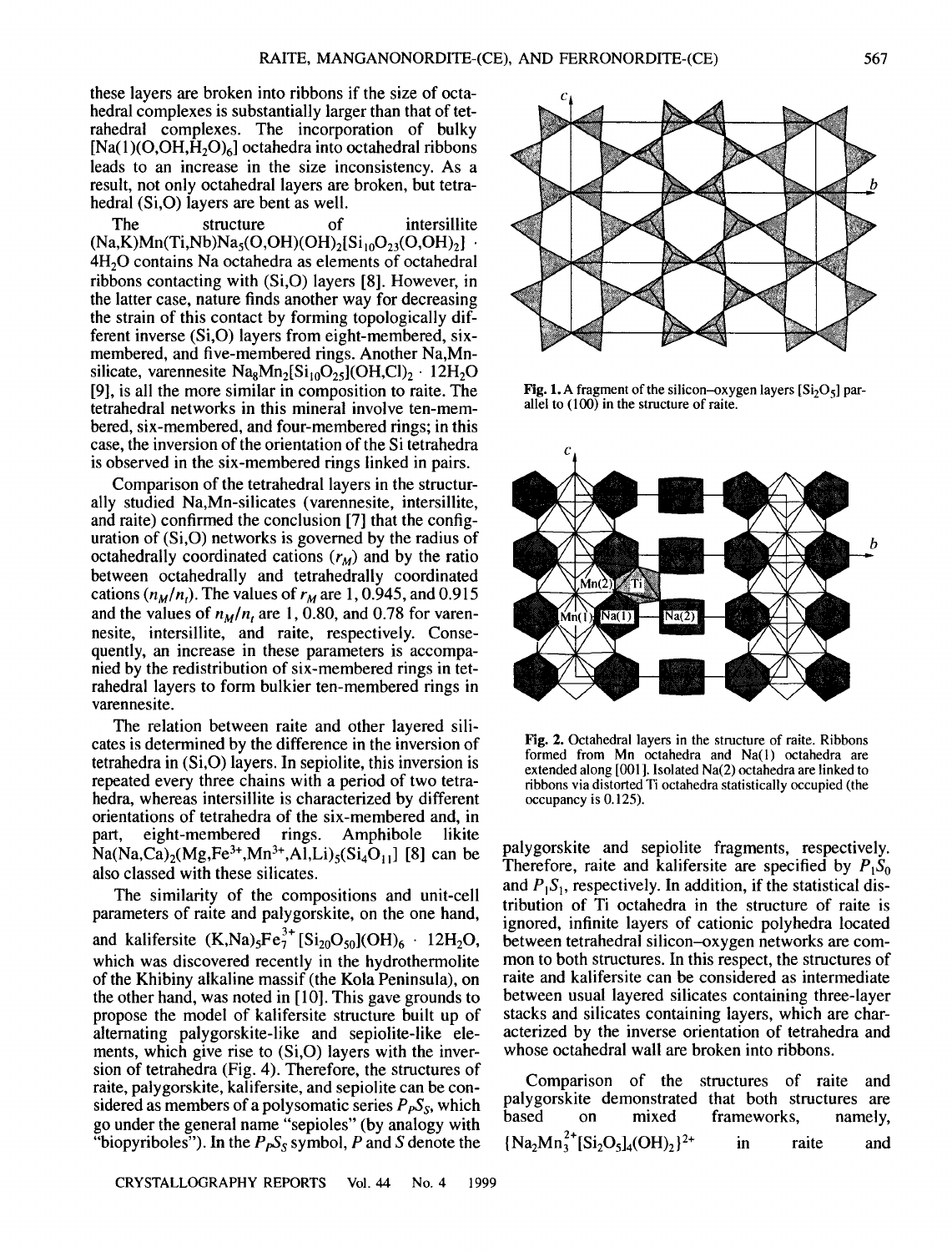

Fig. 3. Stereoview of the structure of raite. Empty circles denote Ti atoms, the dark and pale hatchings indicate Na and Mn octahedra, respectively.

 ${Mg_5[Si_2O_5]_4(OH)_2}$  in palygorskite. In raite, channels extended along [001] are filled with columns of isolated  $[Na(OH,H,O)<sub>6</sub>]$  octahedra, whereas in palygorskite, these channels accommodate only water molecules. In raite, Ti cations, which partially occupy their sites and are located in distorted octahedra, are responsible for weak bonds between clathrate Na(2) octahedra and the mixed framework. Therefore, the structural formula of raite can be represented as follows:  ${\rm Na_2Mn_3^{2+}\left[ Si_2O_5\right]_4(OH)_2(H_2O)_4\}^2- {\rm\{Ti_{0.25}^{4+}Na(H_2O)_6\}^{2+}}.$ 

Manganonordite-(Ce) and ferronordite-(Ce). Minerals of the nordite family of the general formula  $Na<sub>3</sub>SrTRM<sup>2+</sup>Si<sub>6</sub>O<sub>17</sub>$  are characterized by a broad spectrum of isomorphism, which extends to positions  $M^{2+}$  = Zn, Mn, Fe, or  $Mg$  and  $TR = Ce$  or La. The structure of nordite was first studied using a sample containing Ce as the predominant rare-earth cation and Zn as the predominant  $M^{2+}$  cation [11]. This study demonstrated that the nordite structure is characterized by mixed tetrahedral layers of the silicon-oxygen  $[Si<sub>6</sub>O<sub>17</sub>]$  ribbons and  $M^{2+}$  tetrahedra, which are linked to slabs of bulky Sr. Ce, and Na polyhedra. Subsequently, this motif was refined after the determination of the structure of the La,Zn-analog [12]. More accurate estimates of interatomic distances in the Na polyhedra and of the content of these polyhedra made it possible to take a somewhat different view of the topology of the overall slab formed from bulky cationic polyhedra.

In 1997, the nordite family was supplemented with two new representatives, namely, with manganonordite-(Ce) and ferronordite-(Ce). A distinguishing feature of these minerals is a predominance of Ce in *TR* positions and a predominance of Mn and Fe in  $M^{2+}$  positions in manganonordite-(Ce) and ferronordite-(Ce), respectively. Structural studies of these minerals were of particular interest because the results obtained refined an understanding of the correlation between the composition and the structure for representatives of the nordite family.

Manganonordite-(Ce) and ferronordite-(Ce) were found in ultraagpaitic formations from the Lovozero alkaline massif. The chemical compositions of both minerals were determined by electron microprobe

CRYSTALLOGRAPHY REPORTS Vol. 44 No.4 1999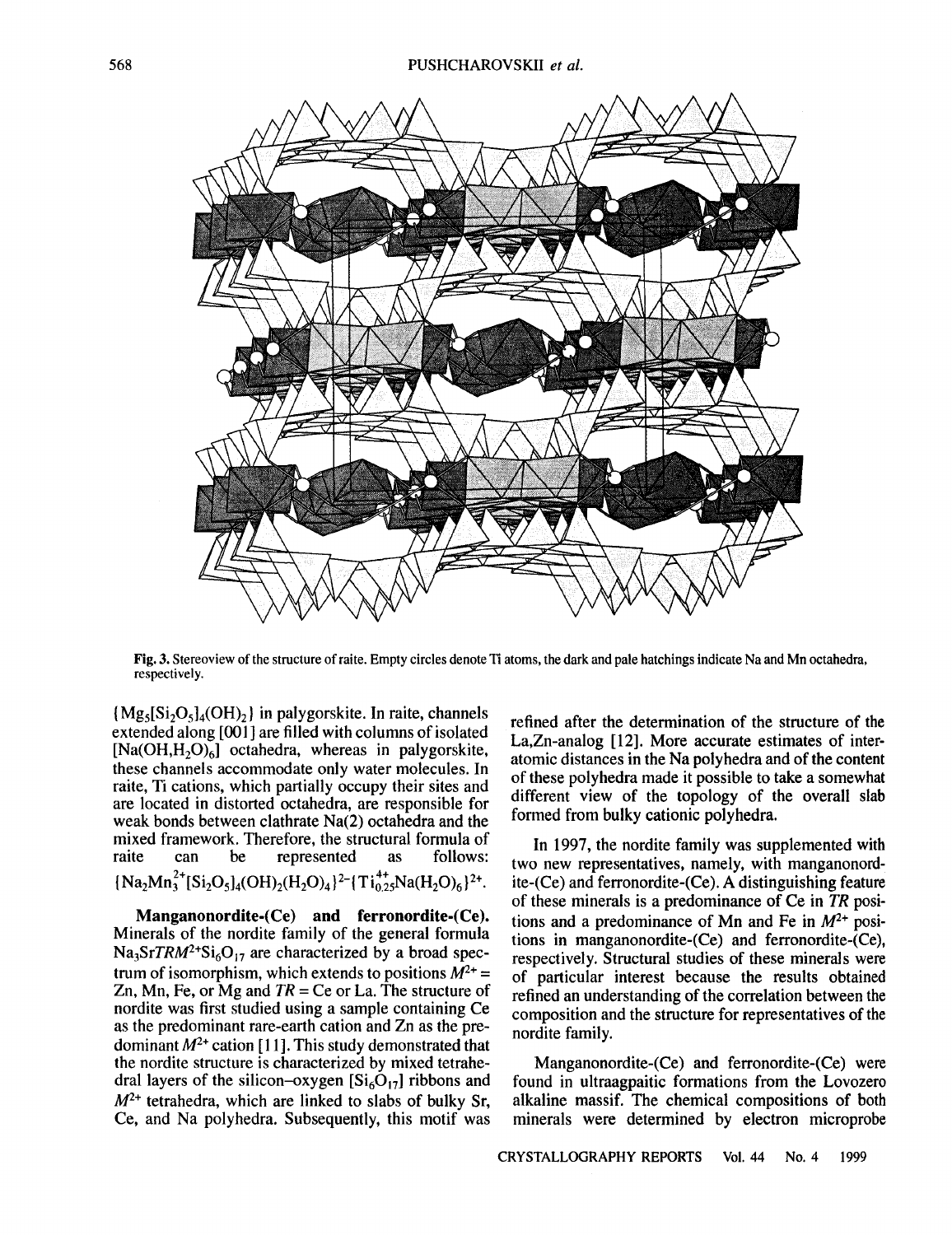

Fig. 4. Stereoview of the structure of kalifersite. The pale hatching indicates Fe octahedra, the dark hatching indicates (K,Na) polyhedra.

analysis (Cameca SX 50): manganonordite- $(Ce)$ (Na<sub>2.96</sub>Ca<sub>0.05</sub>)<sub> $\text{z}_{3.0}$ </sub>  $\times$  (Si<sub>1.02</sub>Ba<sub>0.02</sub>)<sub> $\Sigma$ 1.04</sub> (Ce<sub>0.51</sub>La<sub>0.42</sub>Nd<sub>0.05</sub>Pr<sub>0.02</sub>)<sub> $\Sigma$ 1.00</sub>  $\times$  (Mn<sub>0.42</sub>Zn<sub>0.24</sub>Fe<sub>0.23</sub>Mg<sub>0.10</sub>)<sub> $\Sigma$ 0.99</sub>Si<sub>5.97</sub>O<sub>17</sub>; and ferronordite-(Ce)  $(Na_{2.91}Ca_{0.10})_{\Sigma3.01} (Sr_{0.97}Ba_{0.02})_{\Sigma0.99}$  $\times$  (Ce<sub>0.52</sub>La<sub>0.43</sub>Nd<sub>0.04</sub>Pr<sub>0.03</sub>)<sub> $\Sigma$ 1.02</sub>  $\times$  (Fe<sub>0.41</sub>Mn<sub>0.25</sub>Zn<sub>0.22</sub>Mg<sub>0.10</sub>)<sub>20.98</sub> Si<sub>5.97</sub>O<sub>17</sub>.

The unit-cell parameters and characteristics of the refinement of both structures are given in Table 3. The atomic coordinates are listed in Tables 4 and 5. Interatomic distances are presented in Tables 6 and 7.

The structures of both minerals retain all principal features of the nordite structural type. These are primarily the  $[Si<sub>6</sub>O<sub>17</sub>]$  ribbons parallel to [001], which are linked into mixed tetrahedral layers of eight-membered, five-membered, and four-membered rings via tetrahedra of divalent cations (Fig. 5). Cyclic branched tetrahedral  $[S_{16}O_{17}]$  ribbons are commonly considered as elements formed by the  $[Si<sub>4</sub>O<sub>12</sub>]$  four-membered rings linked to each other via  $[Si<sub>2</sub>O<sub>7</sub>]$  diortho groups. The structure of vlasovite  $Na<sub>2</sub>Zr[Si<sub>4</sub>O<sub>11</sub>]$  [13] consists of the topologically similar  $[Si<sub>4</sub>O<sub>11</sub>]$  ribbons of fourmembered rings, which are directly linked to each other, whereas the structure of uranyl silicate haiweeite  $Ca(UO<sub>2</sub>)[Si<sub>5</sub>O<sub>12</sub>(OH)<sub>2</sub>]$  . 5H<sub>2</sub>O studied recently [14] contains topologically similar  $[Si_4O_{11}]$  ribbons formed from four-membered rings linked via isolated tetrahedra. Comparison of the structures of Zn-, Fe-, and Mnnordites demonstrated that the size of the  $M^{2+}$  tetrahedron increases as the average ionic radius of the divalent cation (which was calculated taking into account the real occupancy of this position in accordance with the chemical composition) increases in this series. Indeed, in Zn-nordite [12],  $\langle rM^{2+} \rangle$  is 0.606 Å and the average  $\langle M-O \rangle$  and  $\langle O-O \rangle$  distances in the  $M^{2+}$  tetrahedron are 1.95 and 3.18 A, respectively. In ferronordite- (Ce), in which  $\langle rM^{2+} \rangle$  is 0.612 Å, the corresponding values are 1.981 and 3.I97 A, respectively. In manganonordite-(Ce), in which  $\langle rM^{2+} \rangle$  is 0.623 Å, the  $M^{2+}$ -O and (0-0) distances are 1.988 and 3.244 A, respectively.

Mixed tetrahedral layers alternate with layers of bulky Sr, *TR,* and Na polyhedra along [010]. As a result, the structural type of nordite is comparable with the structures of the datolite-gadolinite family [15]. The similarity of both structural types is accented by the close values of the unit-cell parameters. ActuaIly, for representatives of the datolite-gadolinite family, the parameters of the unit ceIl in the plane of the tetrahedral networks and polyhedral layers are half as large as those in nordities  $(-9.8 \text{ and } -7.6 \text{ Å})$ , and the third parameter is similar to that in nordites  $(-5 \text{ Å})$ .

We refined both structures with the use of substantially larger numbers of reflections (compared to those used by Sokolova *et at.* [12]), which made it possible to improve the accuracy of the interatomic distances determined in all the coordination polyhedra. The results of our investigations confirmed the conclusion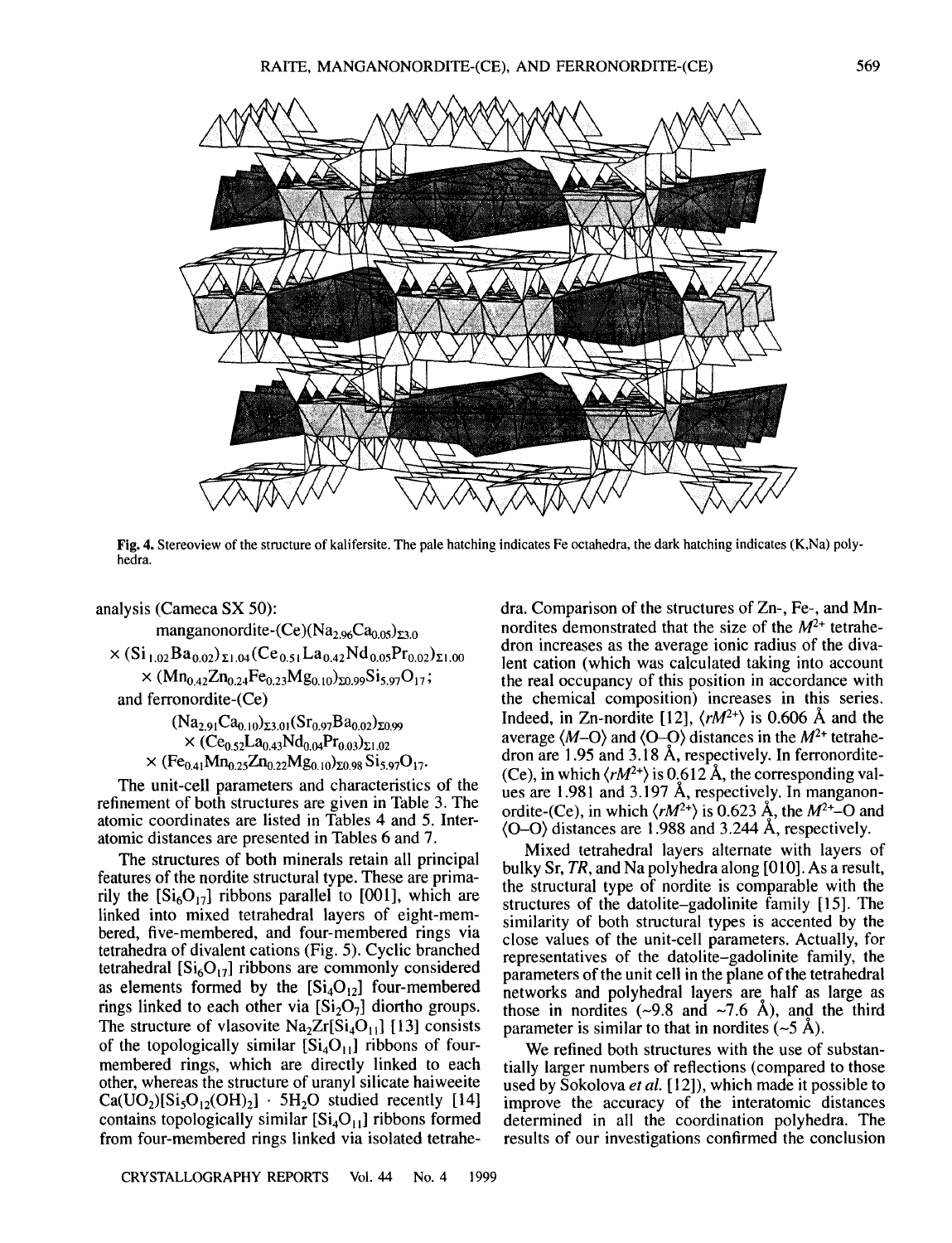| Mineral                                           | Ferronordite-(Ce)                | Manganonordite-(Ce)            |
|---------------------------------------------------|----------------------------------|--------------------------------|
| Diffractometer                                    | Syntex $P\bar{1}$                | Syntex $P\bar{1}$              |
| $\lambda$ , $\AA$                                 | 0.71069                          | 0.71069                        |
| Radiation                                         | $M \circ K_{\alpha}$             | $M \circ K_{\alpha}$           |
| Monochromator                                     | Graphite                         | Graphite                       |
| Crystal size                                      | $0.5 \times 0.25 \times 0.15$ mm | $0.4 \times 0.2 \times 0.1$ mm |
| Crystal system                                    | Orthorhombic                     | Orthorhombic                   |
| Space group                                       | Pcca                             | Pcca                           |
| Unit-cell parameters                              | $a = 14.46(1)$ Å                 | $a = 14.44(2)$ Å               |
|                                                   | $b = 5.194(3)$ Å                 | $b = 5.187(5)$ Å               |
|                                                   | $c = 19.874(9)$ Å                | $c = 19.82(1)$ Å               |
| $V, \mathring{A}^3$                               | 1492.39, 4                       | 1485.10, 4                     |
| $(\sin\theta/\lambda)_{\text{max}}, \hat{A}^{-1}$ | 1.08                             | 1.10                           |
| No. of measured reflections                       | 4016                             | 5265                           |
| No. of observed reflections                       | 3803                             | 3534                           |
| No. of reflections with $l > 3\sigma(l)$          | 3623                             | 3433                           |
| Program package used in calculations              | <b>AREN</b>                      | <b>AREN</b>                    |
| Program used for applying absorption corrections  | <b>DIFABS</b>                    | <b>DIFABS</b>                  |
| $\mu$ , cm <sup>-1</sup>                          | 80.5                             | 80.6                           |
| $R_{\rm iso}$                                     | 0.062                            | 0.059                          |
| $R_{\text{aniso}}$                                | 0.054                            | 0.044                          |

| Table 3. Main crystal data and refinement results for ferronordite-(Ce) and manganonordite-(Ce) |  |  |  |  |
|-------------------------------------------------------------------------------------------------|--|--|--|--|
|                                                                                                 |  |  |  |  |

| Atom      | Occupancy                              | x/a        | y/b       | z/c           | $B_{\text{iso}}$ , $\AA^2$ |
|-----------|----------------------------------------|------------|-----------|---------------|----------------------------|
| <b>Sr</b> | $0.981$ Sr + 0.019 Ba                  | 0.25       | 0.0       | 0.02227(2)    | 0.173(6)                   |
| Mn        | $0.42$ Mn + 0.24 Zn + 0.1 Mg + 0.23 Fe | 0.25       | 0.5       | 0.17012(4)    | 0.18(1)                    |
| <b>Ce</b> | $0.52$ Ce + 0.43 La + 0.05 Nd          | 0.25       | 0.0       | 0.31981(1)    | 0.098(4)                   |
| Si(1)     | $1.0$ Si                               | 0.09814(8) | 0.4616(2) | 0.06430(6)    | 0.02(2)                    |
| Si(2)     | $1.0$ Si                               | 0.10170(9) | 0.5424(2) | 0.27472(6)    | 0.01(1)                    |
| Si(3)     | $1.0$ Si                               | 0.11141(8) | 0.5459(2) | $-0.08130(6)$ | 0.01(1)                    |
| Na(1)     | $0.983$ Na + $0.017$ Ca                | 0.0        | 0.0       | 0.0           | 0.82(4)                    |
| Na(2)     | $0.983$ Na + $0.017$ Ca                | 0.0697(2)  | 0.0093(6) | 0.1714(1)     | 1.10(4)                    |
| O(1)      | 1.0 <sub>O</sub>                       | 0.9948(2)  | 0.3374(6) | 0.0819(1)     | 0.18(3)                    |
| O(2)      | 1.0 <sub>O</sub>                       | 0.1703(2)  | 0.2990(6) | 0.1085(1)     | 0.30(4)                    |
| O(3)      | 1.0 <sub>O</sub>                       | 0.1179(2)  | 0.3567(6) | $-0.0147(1)$  | 0.17(4)                    |
| O(4)      | 1.0 <sub>O</sub>                       | 0.1026(2)  | 0.7653(6) | 0.0675(1)     | 0.40(4)                    |
| O(5)      | 1.0 <sub>O</sub>                       | 0.0        | 0.6441(9) | 0.25          | 0.40(6)                    |
| O(6)      | 1.0 <sub>O</sub>                       | 0.1758(2)  | 0.7154(6) | 0.2340(1)     | 0.24(4)                    |
| O(7)      | 1.0 <sub>O</sub>                       | 0.1170(2)  | 0.6503(6) | 0.3533(1)     | 0.24(4)                    |
| O(8)      | 1.0 <sub>O</sub>                       | 0.1151(2)  | 0.2404(7) | 0.2720(1)     | 0.48(4)                    |
| O(9)      | 1.0 <sub>O</sub>                       | 0.1853(2)  | 0.2299(6) | 0.4181(1)     | 0.37(4)                    |

**Table 4.** Coordinates and thermal parameters of the basis atoms in the structure of manganonordite-(Ce)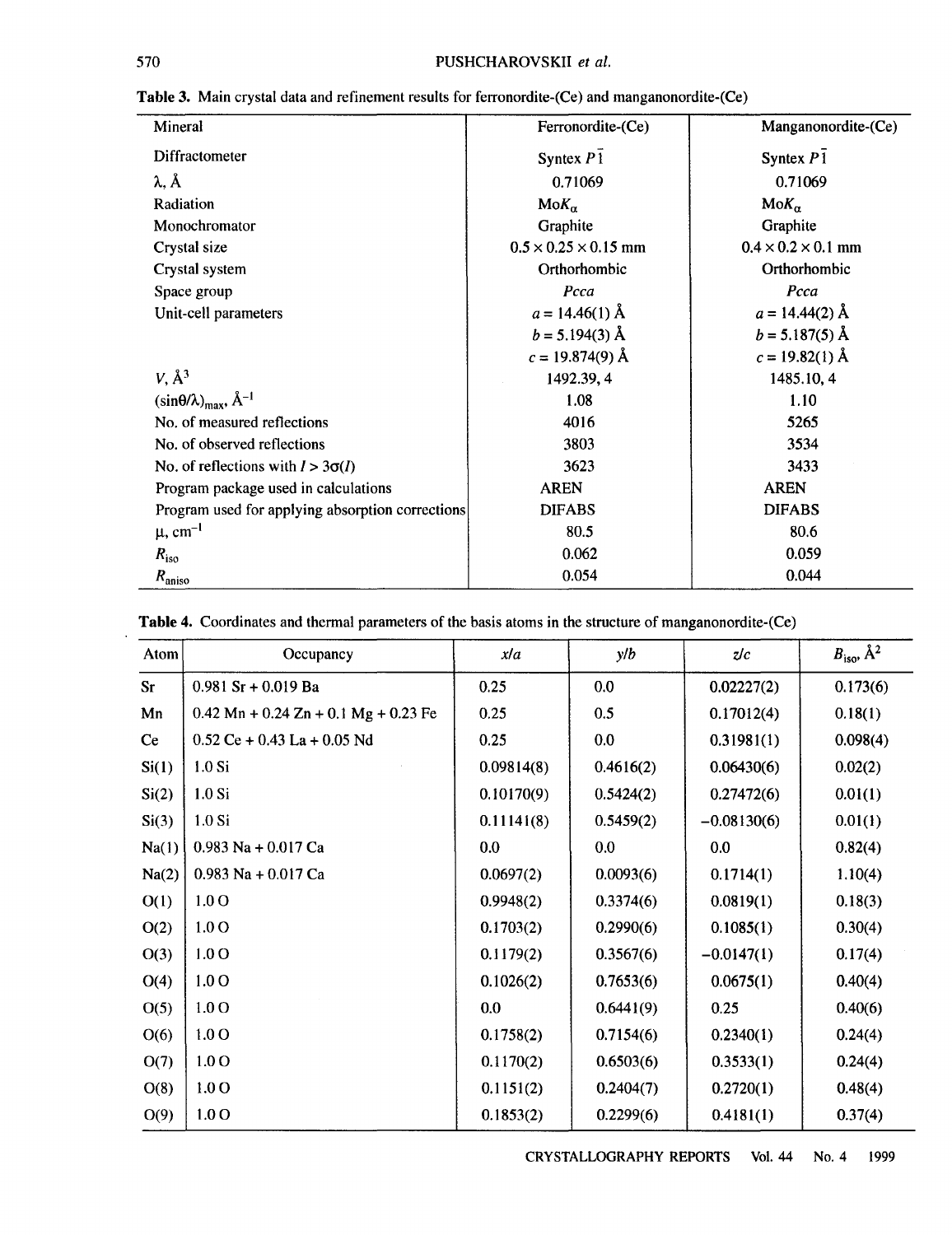## RAITE, MANGANONORDlTE-(CE), AND FERRONORDlTE-(CE) 571

| Atom      | Occupancy                               | xla       | y/b          | z/c          | $B_{\text{iso}}$ , $\AA^2$ |
|-----------|-----------------------------------------|-----------|--------------|--------------|----------------------------|
| <b>Sr</b> | $0.98$ Sr + 0.02 Ba                     | 0.25      | 0.0          | 0.0226(1)    | 0.87(1)                    |
| Fe        | $0.42$ Fe + 0.26 Mn + 0.22 Zn + 10 Mg   | 0.25      | 0.5          | 0.1700(1)    | 0.68(1)                    |
| <b>Ce</b> | $0.51$ Ce + 0.42 La + 0.04 Nd + 0.03 Pr | 0.25      | 0.0          | 0.3199(1)    | 0.57(1)                    |
| Si(1)     | $1.0$ Si                                | 0.0983(1) | 0.4623(2)    | 0.0643(1)    | 0.48(1)                    |
| Si(2)     | $1.0$ Si                                | 0.1017(1) | 0.5412(2)    | 0.2749(1)    | 0.48(1)                    |
| Si(3)     | $1.0$ Si                                | 0.1116(1) | 0.5456(2)    | $-0.0813(1)$ | 0.48(1)                    |
| Na(1)     | $0.967$ Na + 0.033 Ca                   | 0.0       | 0.0          | 0.0          | 1.40(4)                    |
| Na(2)     | $0.967$ Na + $0.033$ Ca                 | 0.0705(2) | $-0.0079(6)$ | 0.1712(1)    | 1.55(4)                    |
| O(1)      | 1.0 <sub>O</sub>                        | 0.9958(2) | 0.3361(7)    | 0.0822(2)    | 0.74(4)                    |
| O(2)      | 1.0 <sub>O</sub>                        | 0.1705(2) | 0.2995(8)    | 0.1086(2)    | 0.91(4)                    |
| O(3)      | 1.0 <sub>O</sub>                        | 0.1179(2) | 0.3565(7)    | $-0.0147(1)$ | 0.78(4)                    |
| O(4)      | 1.0 <sub>O</sub>                        | 0.1024(3) | 0.7672(7)    | 0.0674(2)    | 0.92(4)                    |
| O(5)      | 1.0 <sub>O</sub>                        | 0.0       | 0.642(1)     | 0.25         | 0.71(5)                    |
| O(6)      | 1.0 <sub>O</sub>                        | 0.1768(2) | 0.7139(7)    | 0.2338(1)    | 0.83(4)                    |
| O(7)      | 1.0 <sub>O</sub>                        | 0.1171(2) | 0.6500(7)    | 0.3534(1)    | 0.72(4)                    |
| O(8)      | 1.0 <sub>O</sub>                        | 0.1157(3) | 0.2395(7)    | 0.2720(2)    | 1.07(5)                    |
| O(9)      | 1.0 <sub>O</sub>                        | 0.1854(2) | 0.2275(7)    | 0.4180(2)    | 0.95(4)                    |

Table 5. Coordinates and thennal parameters of the basis atoms in the structure of ferronordite-(Ce)

 $[12]$  that only Na atoms are present in the Na $(1)$  octahedra and that the octahedral coordination about Na(2) is distorted, whereas Bakakin *et al.* [1I] assumed the incorporation of  $Mn^{2+}$  cations into the Na(1) polyhedron and considered the Na(2) polyhedron as an eightvertex polyhedron.

The structure-genetic characteristic features of crystallization of raite, manganonordite-(Ce), and ferronordite-(Ce). Mineralogical geochemistry of Mn in high-alkaline pegmatites. Discoveries of raite, representatives of the nordite family, varennesite, and other Mn-minerals related to derivatives of high-alkaline rocks from the Lovozero massif and the Saint-Amable sill (Quebec), which are rather similar in the mineral composition, made it possible to reveal a number of characteristic features of the mineralogical geochemistry of manganese in these formations.

The evolution of high-agpaitic magmatic and, particularly, postmagmatic (pegmatitic) systems in the above complexes and analogous alkaline complexes from Khibiny (the Kola Peninsula), Illimaussaq (South-West Greenland), and Saint-Elier (Quebec) is characterized by the so-called alkalinity wave. The activity of alkalis, primarily, of sodium, increases at the early stages and decreases at the late stages [16]. The role of water in processes of mineral formation increases with a decrease in temperature, and the late stages of the pegmatite formation can be considered virtually as hydrothermal. The most high-alkaline and,

at the same time, high-temperature (400-450°C) pegmatites are those containing ussingite  $Na<sub>2</sub>AISi<sub>3</sub>O<sub>8</sub>OH$ as the major mineral. These pegmatites are widespread in the Lovozero massif. It is these pegmatites in which all minerals of the nordite family were found. The highest alkalinity and a rather high temperature are responsible for the formation of anhydrous and low-water Mn-minerals with a lower degree of condensation of the silicon-oxygen complexes in ussingite pegmatites. In addition to nordites containing the  $[Si_6O_{17}]$  tetrahedral ribbons, serandite  $HNa(Mn,Ca)_{2}[Si_{3}O_{9}]$  containing the  $[Si_{3}O_{9}]$  tetrahedral chains and ring silicates, such as kazakovite<br>Na<sub>6</sub>MnTi[Si<sub>6</sub>O<sub>18</sub>] and steenstrupine-(Ce)  $Na<sub>6</sub>MnTi[Si<sub>6</sub>O<sub>18</sub>]$  $Na_{14}Ce_6(Mn,Fe)_4(Zr,Th)(OH)_2(PO_4)_6[Si_6O_{18}]_2$  . 3H<sub>2</sub>O, are also abundant in these pegmatites. With a decrease in temperature, the ussingite paragenesis changes to natrolite or analcime paragenesis, which are somewhat less alkaline and in which hydrous minerals play a substantially more significant role. At this stage, the essentially hydrous Na,Mn-silicates possessing more complicated silicon-oxygen complexes are raite, varennesite, shafranovskite  $(Na,K)_{6}Mn_{3}^{2+}Si_{9}O_{24}$   $\cdot$  6H<sub>2</sub>O, and zakharovite  $\text{Na}_4\text{Mn}_5^{2+}$   $\text{Si}_{10}\text{O}_{24}(\text{OH})_6 \cdot \text{6H}_2\text{O}$ . Note that, in minerals formed at this stage,  $Mn^{2+}$  cations are also constituents of Ti(Nb)-silicates with mixed layers. For example, the Yubileinaya pegmatite lode is typified by

the presence of a Mn-analog of barytolamprophyllite of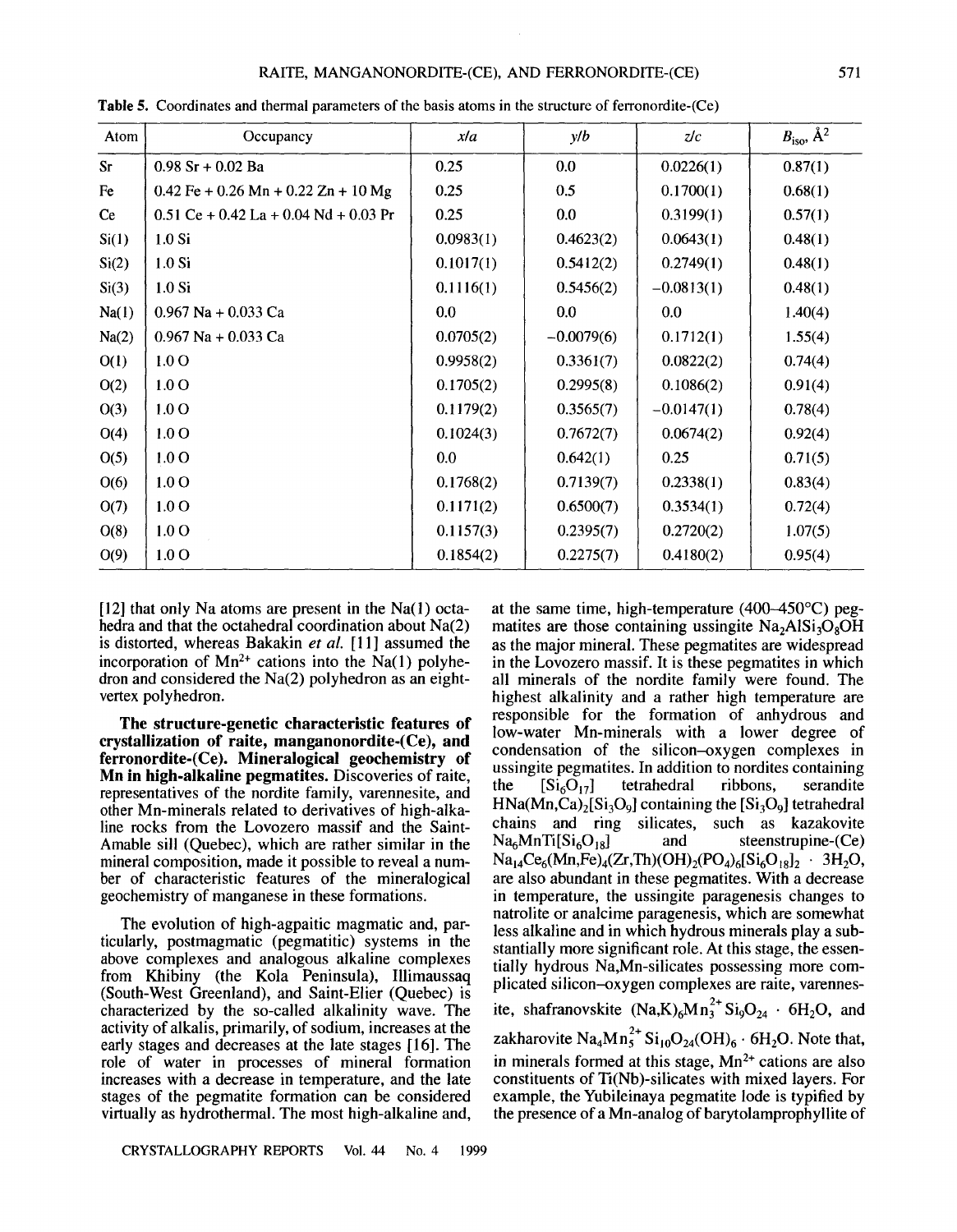| Sr polyhedron  |                         |  | TR polyhedron           |                         | $Mn^{2+}$ tetrahedron |          |                         |  |
|----------------|-------------------------|--|-------------------------|-------------------------|-----------------------|----------|-------------------------|--|
| $Sr-O(2)$      | $2.578(3) \times 2$     |  | $TR-O(6)$               | $2.493(3) \times 2$     | $Mn^{2+}$ –O(2)       |          | $1.976(3) \times 2$     |  |
| O(3)           | $2.757(3) \times 2$     |  | O(7)                    | $2.714(3) \times 2$     | O(6)                  |          | $2.000(3) \times 2$     |  |
| O(4)           | $2.610(3) \times 2$     |  | O(8)                    | $2.499(3) \times 2$     |                       |          |                         |  |
| O(9)           | $2.561(3) \times 2$     |  | O(9)                    | $2.468(3) \times 2$     |                       |          |                         |  |
|                | $\langle 2.626 \rangle$ |  |                         | $\langle 2.563 \rangle$ |                       |          | (1.988)                 |  |
|                | Na(1) octahedron        |  |                         |                         | Na(2) octahedron      |          |                         |  |
| $Na(1) - O(1)$ |                         |  | $2.387(3) \times 2$     | $Na(2)-O(1)$            |                       |          | 2.685(4)                |  |
| O(3)           |                         |  | $2.531(3) \times 2$     | O(2)                    |                       |          | 2.433(4)                |  |
| O(4)           |                         |  | $2.338(3) \times 2$     | O(4)                    |                       |          | 2.463(4)                |  |
|                |                         |  |                         | O(5)                    |                       | 2.652(4) |                         |  |
|                |                         |  |                         | O(6)                    |                       |          | 2.492(4)                |  |
|                |                         |  |                         | O(8)                    |                       |          | 2.418(4)                |  |
|                |                         |  | $\langle 2.418 \rangle$ |                         |                       |          | $\langle 2.524 \rangle$ |  |
|                | Si(1) tetrahedron       |  |                         | Si(2) tetrahedron       |                       |          | Si(3) tetrahedron       |  |
| $Si(1) - O(1)$ | 1.662(3)                |  | $Si(2) - O(5)$          | 1.635(2)                | $Si(3) - O(1)$        |          | 1.649(3)                |  |
| O(2)           | 1.601(3)                |  | O(6)                    | 1.612(3)                | O(7)                  |          | 1.647(3)                |  |
| O(3)           | 1.682(3)                |  | O(7)                    | 1.671(3)                | O(7)                  |          | 1.651(3)                |  |
| O(1)           | 1.577(3)                |  | O(8)                    | 1.579(3)                | O(9)                  |          | 1.578(3)                |  |
|                | $\langle 1.630 \rangle$ |  |                         | $\langle 1.624 \rangle$ |                       |          | $\langle 1.631 \rangle$ |  |
| $O(1) - O(2)$  | 2.596(4)                |  | $O(5)-O(6)$             | 2.584(2)                | $O(1)-O(3)$           |          | 2.614(3)                |  |
| O(3)           | 2.614(4)                |  | O(7)                    | 2.654(2)                | O(7)                  |          | 2.624(3)                |  |
| O(4)           | 2.725(4)                |  | O(8)                    | 2.708(4)                | O(9)                  |          | 2.659(4)                |  |
| $O(2) - O(3)$  | 2.573(2)                |  | $O(6)-O(7)$             | 2.534(3)                | $O(3)-O(7)$           |          | 2.616(2)                |  |
| O(4)           | 2.732(4)                |  | O(8)                    | 2.721(4)                | O(9)                  |          | 2.705(4)                |  |
| $O(3)-O(4)$    | 2.682(3)                |  | $O(7)-O(8)$             | 2.667(4)                | $O(7)-O(9)$           |          | 2.716(4)                |  |
|                | $\langle 2.654 \rangle$ |  |                         | $\langle 2.645 \rangle$ |                       |          | $\langle 2.656 \rangle$ |  |

**Table 6.** Interatomic distances  $(\hat{A})$  in the structure of manganonordite- $(Ce)$ 

composition  $Na<sub>6</sub>Ba<sub>3</sub>MnTi<sub>6</sub>Si<sub>8</sub>O<sub>24</sub>(F,OH)<sub>2</sub>$ , whereas the Shkatulka pegmatite at the Alluaiv mountain (the Lovozero massif) and the Saint-Amable massif are<br>typified by the presence of shkatulkalite by the presence of shkatulkalite  $Na_{10}MnTi_3Nb_3(Si_2O_7)_6(OH)_2F$  . 12H<sub>2</sub>O. The subsequent evolution of the mineral-forming system is characterized by a substantial decrease in the activity of alkalis, which leads to a change in the mineral forms of manganese. At this stage, alkali-free Mn-silicates, namely, yofortierite and Mn-sepiolite, which contain layers of  $(Si, O)$  tetrahedra and  $\hat{H}_2O$  molecules located within interlayer cavities, as well as X-ray- amorphous hydrous  $Mn^{2+}$ ,  $Mn^{3+}$ -silicate neotocite  $(Mn,Fe)SiO<sub>3</sub>NH<sub>2</sub>O$ , are formed under rather low-temperature hydrothermal conditions. At the final stage, which is the lowest-temperature  $(-50^{\circ}C)$  hydrothermal stage that borders the hypergene one, oxide phases of manganese, namely, todorokite, pyrolusite, psilomelane, birnessite, and cryptomelane, are formed. These minerals contain  $Mn^{4+}$ , which is unambiguously indicative of oxidizing conditions prevailing at this stage.

This diversity of pegmatite and hydrothermal manganese minerals is typical primarily of the Lovozero massif, whose rocks are enriched with this element to a greater extent than those of agpaitic complexes from the Khibiny and Illimaussaq deposits [16]. Apparently, the reason why own manganese minerals appear primarily at late stages is that the lability of manganese under conditions of high alkalinity is larger than those of iron and magnesium. In the minerals of the latter elements (pyroxenes and, particularly, amphiboles), manganese is dissipated at the magmatic and early-pegmatitic stages. It is not inconceivable that Mn is separated from Fe in high-alkaline pegmatites, because at this stage, readily oxidized iron exists, for the major part, in the trivalent state, whereas manganese still retains the divalent state. This is clearly exemplified by paragenesis of aegirine  $Nafesi<sub>2</sub>O<sub>6</sub>$  and magnesioarfvedsonite aegirine  $NaFeSi<sub>2</sub>O<sub>6</sub>$  and magnesioarfvedsonite  $Na_3(Mg,Fe_2+)$ <sub>4</sub>Fe<sup>3+</sup>[Si<sub>8</sub>O<sub>22</sub>](OH)<sub>2</sub> in the Lovozero peg-